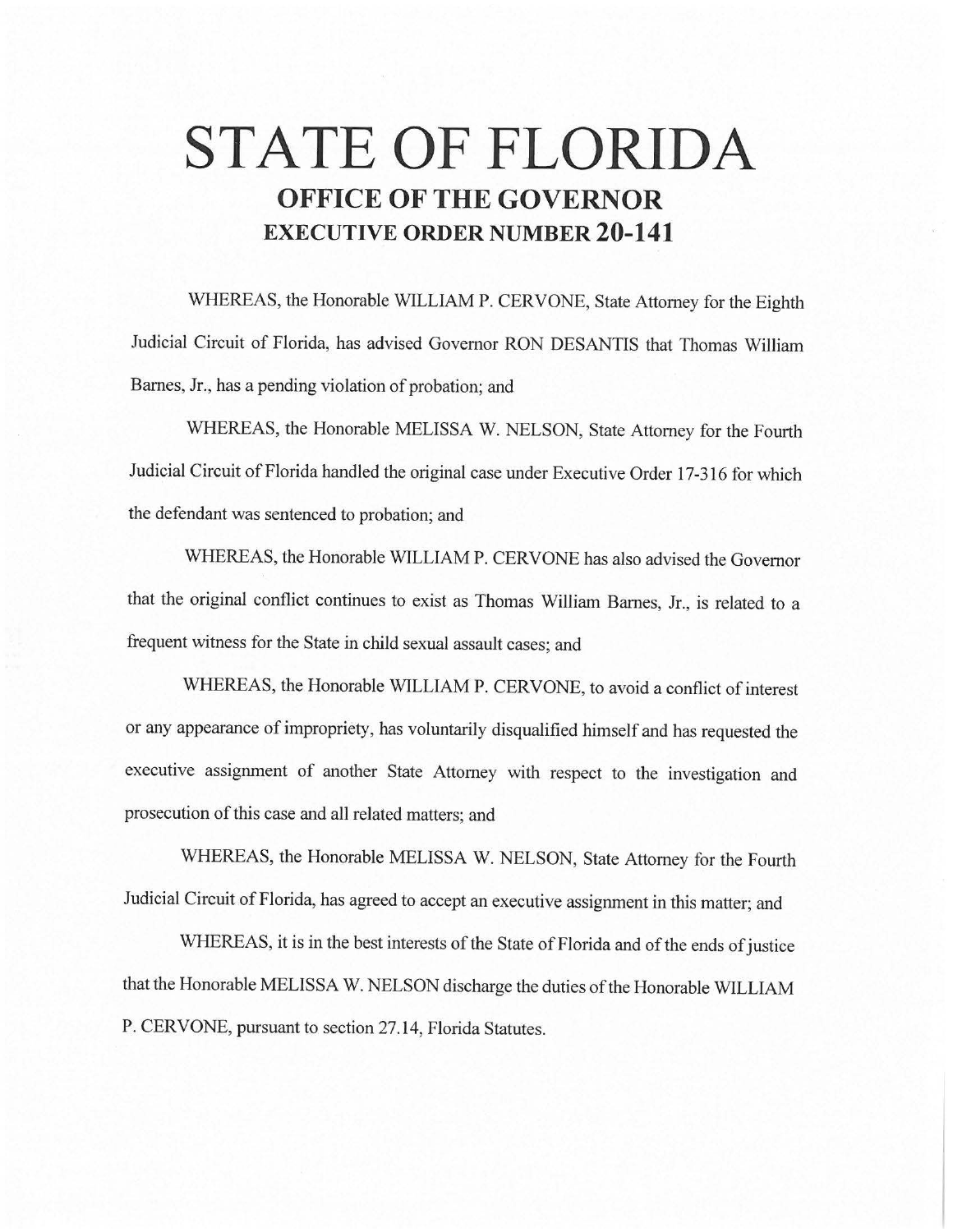NOW, THEREFORE, I, RON DESANTIS, Governor of Florida, in obedience to my solemn constitutional duty to "take care that the laws be faithfully executed," and pursuant to the Constitution and laws of the State of Florida, issue the following Executive Order, effective immediately:

## Section 1.

The Honorable MELISSA W. NELSON, State Attorney for the Fourth Judicial Circuit of Florida, referred to as the "Assigned State Attorney," is assigned to discharge the duties of the Honorable WILLIAM P. CERVONE, State Attorney for the Eighth Judicial Circuit of Florida, as they relate to the investigation, prosecution, and all matters related to Thomas William Barnes, Jr.

### Section 2.

The Assigned State Attorney or one or more Assistant State Attorneys and Investigators, who have been designated by the Assigned State Attorney, shall proceed immediately to the Eighth Judicial Circuit of Florida, and are vested with the authority to perform the duties prescribed herein.

#### Section 3.

All residents of the Eighth Judicial Circuit are requested, and all public officials are directed, to cooperate and render whatever assistance is necessary to the Assigned State Attorney, so that justice may be served.

#### Section 4.

The period of this Executive Assignment shall be for one (1) year, to and including June 15, 2021.